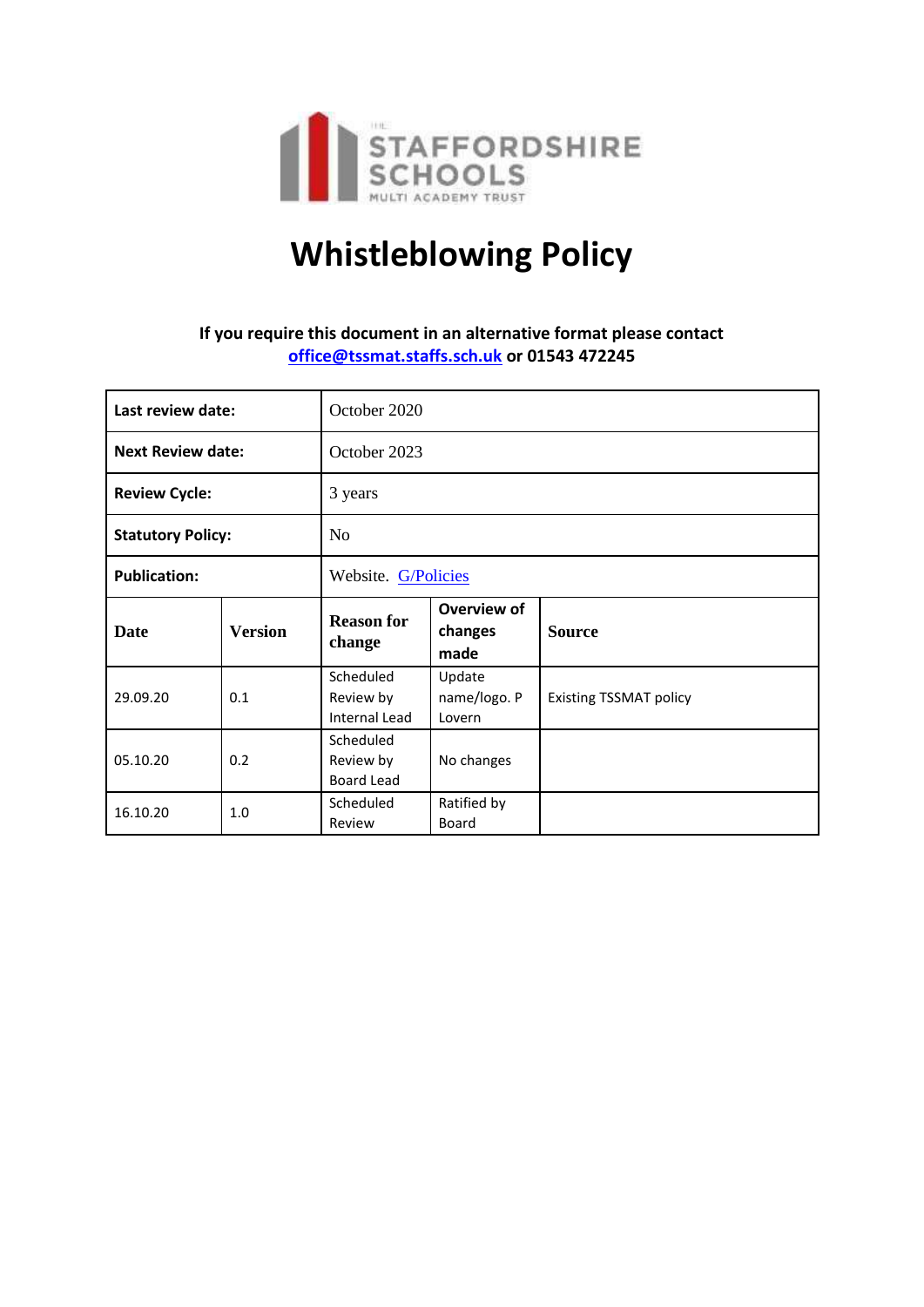The Staffordshire Schools Multi Academy Trust is committed to operating with honesty and integrity. We expect all colleagues to operate on this basis and to adhere to the Trusts' policies, procedures and code of conduct. Fraud, misconduct or wrongdoing will not be tolerated.

The aim of this policy is to encourage colleagues to report suspected wrongdoing internally rather than externally as a first resort. Any concerns raised under this policy will be treated seriously and dealt with confidentially.

Any colleague raising a concern under this policy will not be treated less favourably for raising concerns as outlined in this procedure. This means that any colleague who raises a concern under this policy will not be subjected to a detriment nor will they be dismissed for doing so.

Any reference to 'the Trust' refers to The Staffordshire Schools Multi Academy Trust. This policy applies to employees of The Staffordshire Schools Multi Academy Trust, referred to in this policy as colleagues including agency workers, trainees or anyone working on a casual basis.

The policy and procedure applies to all colleagues, regardless of length of service, but does not form part of the contract of employment and can be varied from time to time.

#### **What is whistleblowing?**

Whistleblowing is when a worker reports suspected wrongdoing at work. For example:

- A criminal offence; and/or
- A miscarriage of justice; and/or
- Damage to the environment; and/or
- Breach of a legal obligation; and/or
- A danger to health and safety; and/or
- A deliberate concealment of any of the above

A colleague can report things that are not right, are illegal or if anyone at work is neglecting their duties, including:

- someone's health and safety is in danger
- damage to the environment
- a criminal offence
- the company isn't obeying the law (like not having the right insurance)
- covering up wrongdoing

A colleague who has a reasonable belief that a wrongdoing has or may be committed and raises a genuine concern relating to any of the above, is a whistleblower and is protected under this policy.

The Trust will, at its discretion, consider disclosures that are made anonymously, although such disclosures are inevitably much less powerful. The Trust will also treat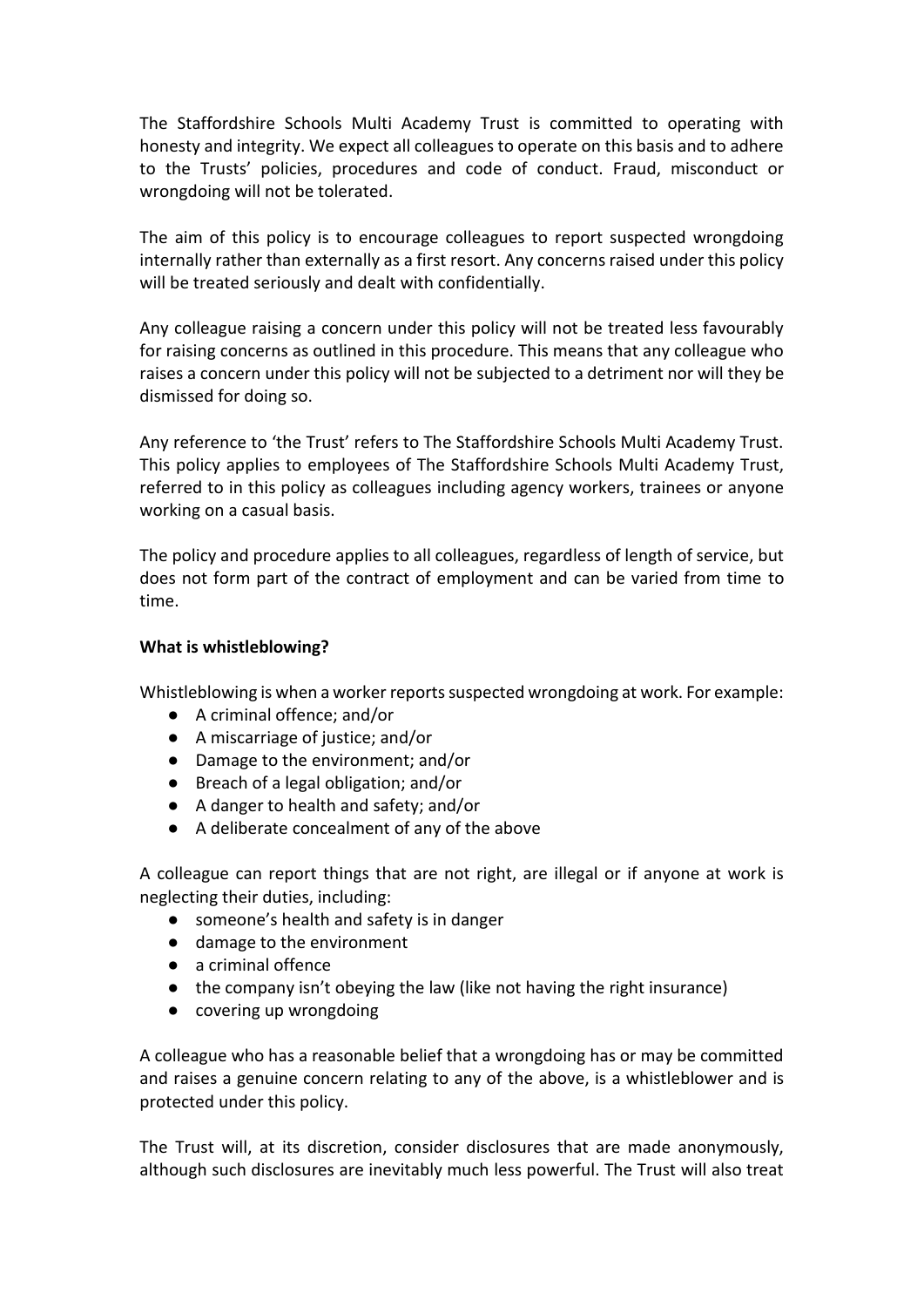every disclosure in confidence, and only reveal the identity of the person making it if absolutely necessary (e.g. if required in connection with legal action).

#### **Rights of the Whistleblower**

All colleagues are encouraged to use this policy to raise genuine concerns and will not be treated less favourably for doing so, even if they are mistaken in their belief.

Any colleague who raises a concern under this policy will not be subjected to a detriment nor will they be dismissed for doing so. Any colleague who believes that they have been subjected to a detriment for raising a complaint should raise the matter with the CEO.

Victimisation of a whistleblower by any other colleague for raising a concern under this policy will in itself constitute a disciplinary offence.

Where the Trust believes that a colleague has knowingly made a false allegation or acted maliciously, the colleague will be subject to disciplinary action, which may include dismissal for gross misconduct.

This policy does not deal with any complaints relating to a colleague's own treatment at work or own contract of employment. Those matters should be raised under the Grievance procedure or the Bullying and Harassment procedure, as appropriate.

An exception to this will be when the matter of concern arises from the colleague's own treatment at work that is arising from the whistleblowing matter they have raised previously.

#### **Making a Whistleblowing Complaint**

To make a whistleblowing complaint the whistleblower has to meet certain conditions.

If the disclosure is made to the Trust, it must be in the public interest and the person making the complaint ("the whistleblower") has a reasonable suspicion that the alleged malpractice has occurred, is occurring or is likely to occur.

If the disclosure is made to a regulatory body then as well as satisfying the conditions required for disclosure to the Trust, the whistleblower must also honestly and reasonably believe that the information they provide and any allegations contained in it are substantially true.

For example, a colleague will be eligible for protection if:

- they honestly think what they're reporting is true
- they think they're telling the right person
- they believe that their disclosure is in the public interest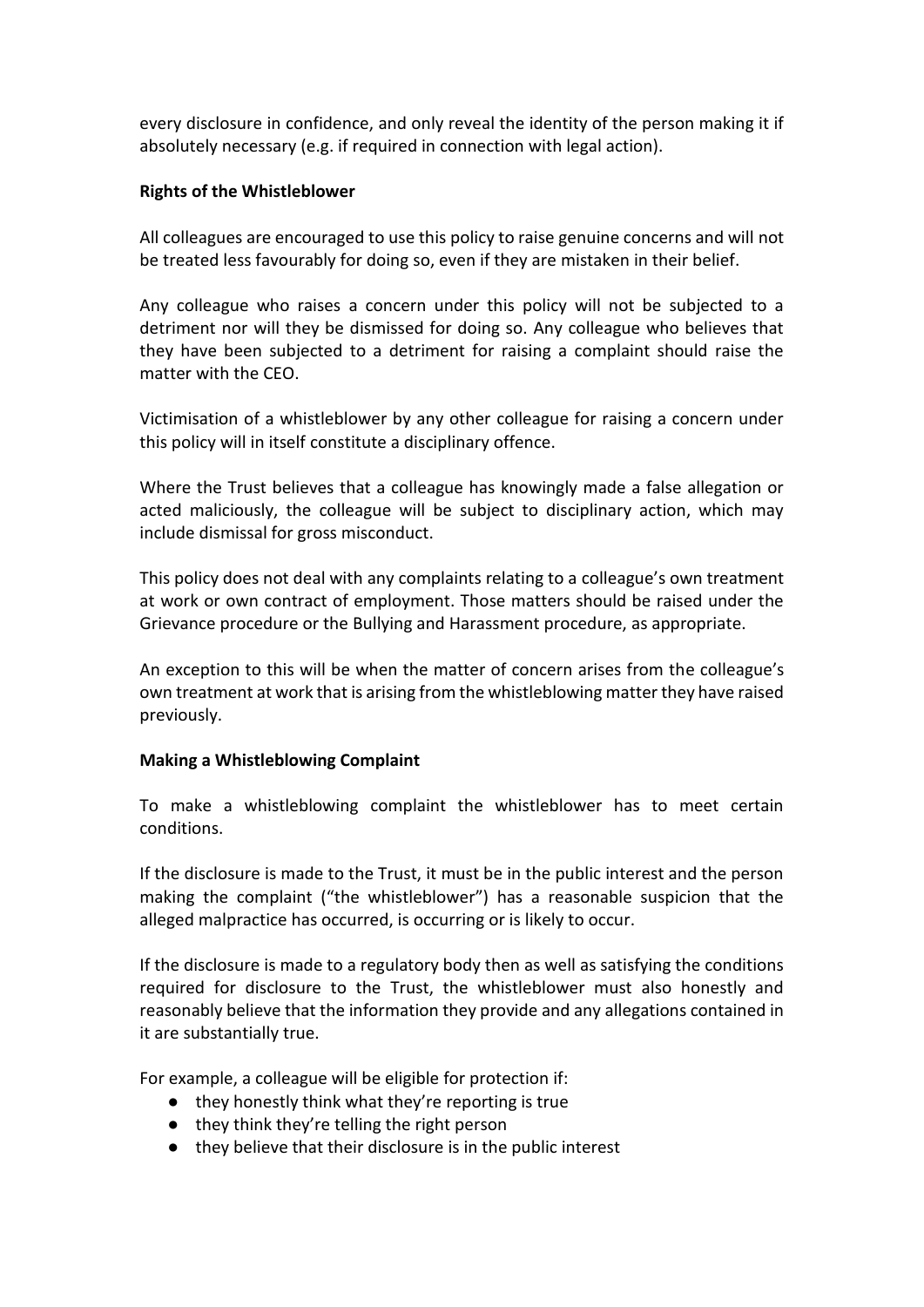If the disclosure is made to other external bodies then as well as satisfying the conditions required for to the Trust, in all circumstances of the case it must be reasonable for them to make the complaint. Further the whistleblower must:

- reasonably believe that they would be victimised if they raised the matter internally or to a regulatory body or,
- reasonably believe that evidence is likely to be concealed or destroyed or,
- have already raised the concern with the Trust and/or relevant regulatory body and,
- reasonably believe that the information they provide and any allegations contained therein are substantially true.

If the disclosure is made to other external bodies and is of an "exceptionally serious" nature – which in a local government setting could include, say, the alleged abuse of children or vulnerable adults in an authority's care or corruption then the whistleblower will not be required to:

- have raised the matter concerned internally first
- believe that they will be subject to a detriment for raising the disclosure internally
- believe that the evidence is likely to be concealed or destroyed.

A colleague who wants to raise a wrongdoing should in the first instance inform any one of the Headteachers, details of whom can be found on the final page of this document.

The initial contact can be by telephone or in writing and, if the latter, should be in a sealed envelope addressed to the officer concerned and marked: 'PIDA – Strictly Private and Confidential'. E-mail cannot be guaranteed as a secure medium and it is not recommended as a channel for reporting issues related to this policy.

The Headteacher who has received a disclosure will:

- acknowledge its receipt, in writing, within 5 working days;
- seek further information if required, which may include a personal interview, at which the colleague (whistleblower) can be accompanied by a representative of their trade union or professional association, or by a fellow employee;
- when the precise nature of the alleged wrongdoing is established, refer the disclosure to the CEO.
- in liaison with the CEO keep the individual informed regarding the progress and in all cases (subject to legal constraints) provide details of the outcome of any investigation.

On receipt of a disclosure from a Headteacher, the CEO will determine what further action, if any, is needed, which may comprise:

- internal investigation
- report to the Police
- report to external audit
- independent enquiry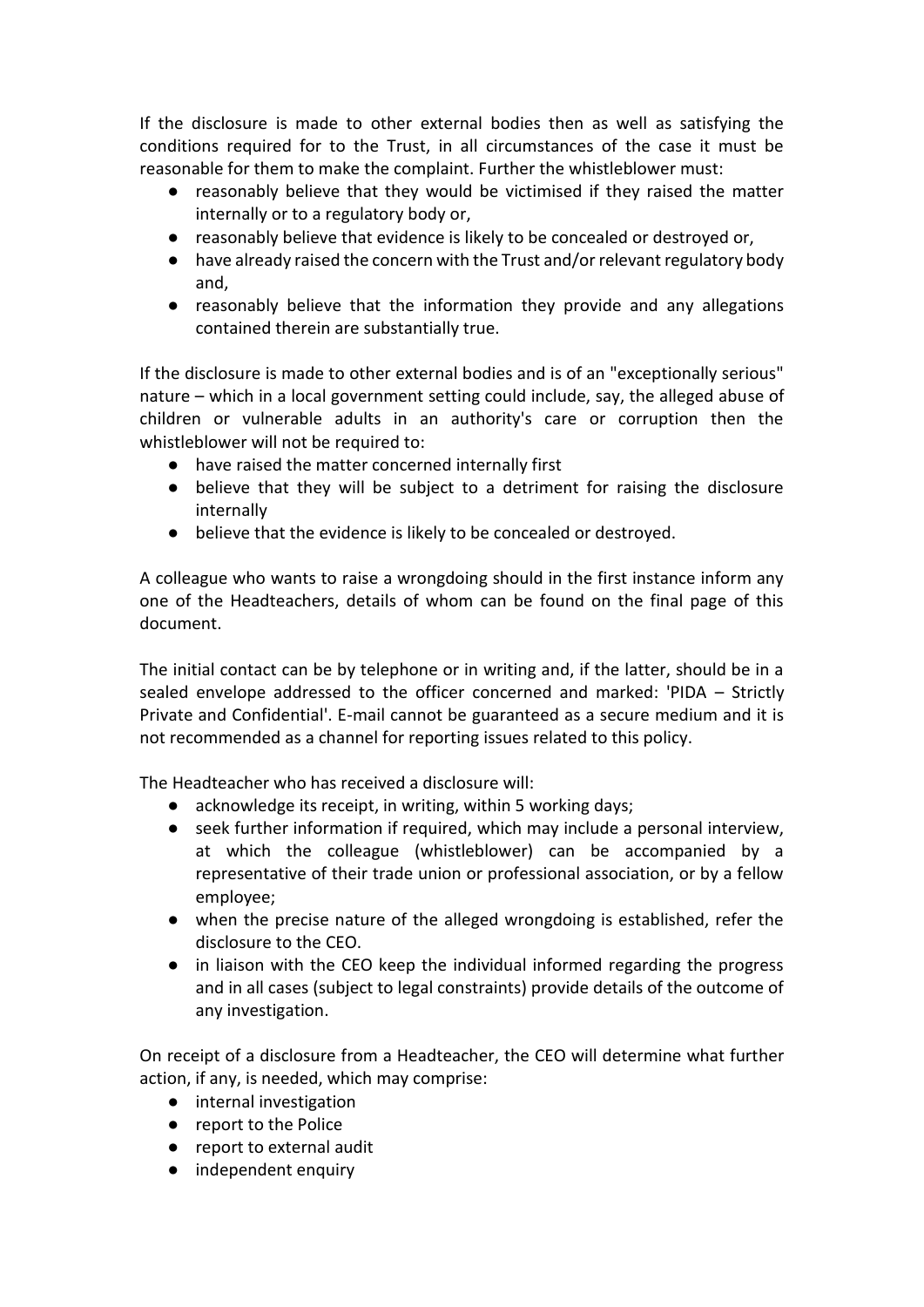● any combination of the above

The CEO will also ensure that the Headteacher is advised of progress and outcome.

If the complaint is about the Headteacher, it will be considered by the Chief Executive Officer.

If the complaint is about the Chief Executive Officer it will be considered by the Chair of the MAT Directors Board ("the Chair").

If the complaint is about the Chair of the MAT Directors Board it will be considered by the Chair of the MAT Members Board ("the Member").

If the colleague does not reasonably believe that appropriate action has been taken in relation to their concern, then they may raise it externally to the prescribed regulator or our external auditors. The charity, Public Concern at Work, can advise the colleague about raising the concern externally. This will include advising who the appropriate prescribed regulator is. The website for Public Concern at Work is <http://www.pcaw.co.uk/>

#### **Headteacher Contact Details**

Emma Bowring Tel No: 01543 472245 Address: The Richard Crosse Church of England Primary School, Crawley Lane, Kings Bromley, Burton upon Trent, Staffordshire, DE13 7JE

Jon Wynn Tel No: 01889 224506 Address: The St. Mary's Church of England Primary School, Bellamour Way, Colton, Rugeley, Staffordshire, WS15 3LN

Rachel Mills Tel No: 01827 383292 Address: The Howard Primary School, The Square, Elford, Tamworth, Staffordshire, B79 9DB

Nicola Jarrett Tel No: 01889 881200 Address: Anson Church of England Primary School, Main Road, Great Haywood, Stafford, ST18 0GS